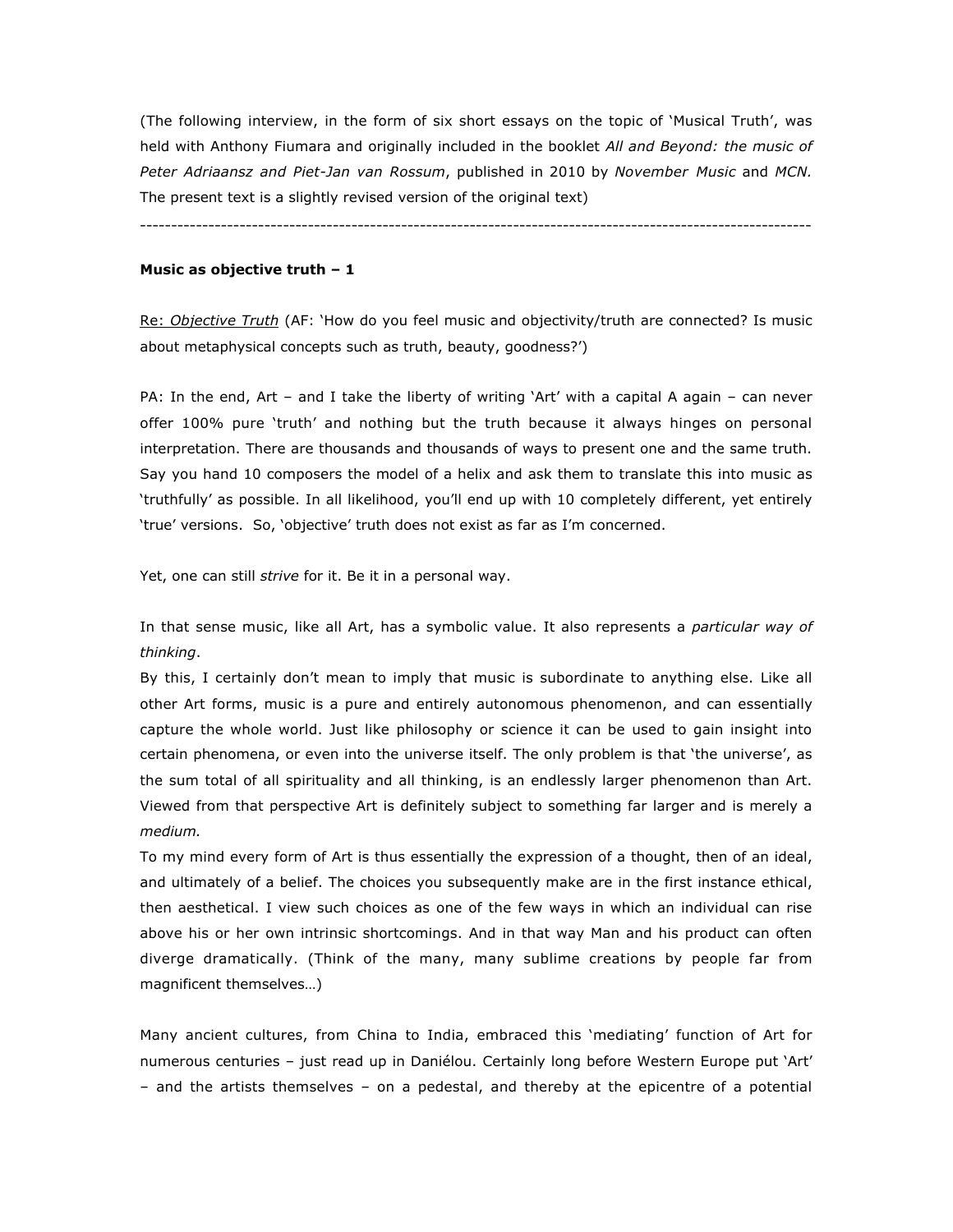answer. Not for nothing was music considered part of the sciences in many of these old cultures.

And this is, at least to me, where the problems started. For by now, this latter view to a large extent determines the ideal all over the globe, manifesting itself most supremely - and ineradicably, it seems - in the form of the romantic ideal: an ideal where 'personal truth' reigns supreme. Only a fool could believe that the Romantic era ever truly ended!

This focus on the individual – instead of on the universe as a whole, with its inevitable implications of 'questioning' – in practice however means that many aspects of speculation and research within the area of notated concert music, entwined as they so often are with acts of 'translation', have become an oddity or have been banished to 'safe havens' such as electronic music or sonology. In that sense, Music largely appears to have abandoned its mediating role in our consciousness. At least: definitely in the sense of a *collective* ambition.

Abandoning 'the question' and dwelling too much on 'the answer' however does come at a cost, I believe. The biggest being that composed music (as a form of truly autonomous Art) can run the risk of stagnating at the level of nothing more than high-quality entertainment. Only reminding us of our own limitations, through continual historical self-reference, and forgetting to imbue us with a sense of wonder about the rest. As if all questions have been answered…

And I don't think that really was the original idea.

So, yes, based on this cryptic reply you could conclude that to me music has a metaphysical purpose. 'Truth' is an important component because it says something about the credibility of what one does. In addition, I believe that credibility – towards either yourself or the wider world – really is a fairly essential issue.

Within this context of 'shifting the focus away from the individual', the pursuit of 'truth' implies that *finding* becomes more important than *creating* and that the emphasis lies less on expression than on *revealing,* for example. The message being, that mystery may be found all around us, if only we look hard enough.

The advantage of this approach is that elements of personal compulsion or manipulation – feelings that we as listeners immediately pick up on as they enter our system – are reduced to virtually zero. Once that happens, things become 'what they are'. As far as I am concerned, from that moment onwards we can truly start to concentrate – and detach ourselves from unfulfilled desires.

If, as an artist, you have the incredible audacity to subject others to your products, you'd better also have something to say, I think. The world is filled with so much hot air as it is!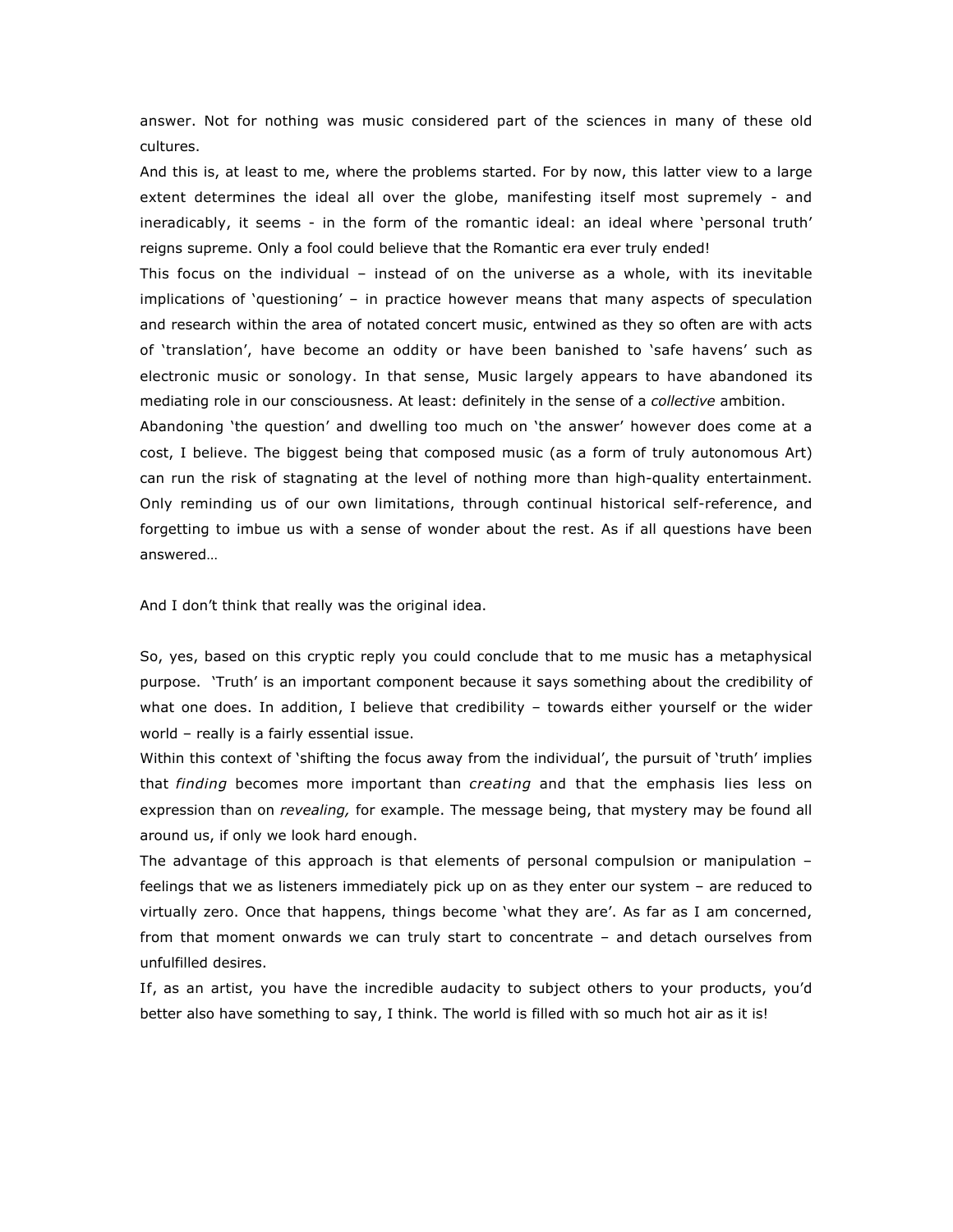#### **Music as objective truth – 2**

Re: *Sound* (AF: 'Why do you think music is mainly about sound? Instead of, for example, about construction or about other music?')

PA: Of course, music is about *all sorts of* things, from purely technical aspects to the unification of human feelings, from provocation to solace and from misuse for therapeutic purposes to the building of multicultural bridges because this is convenient for politicians.

As far as *I* am concerned however, music is about Sound; or rather, about 'listening'.

I should say straight away though that to me 'construction' and 'sound' are essentially the same (in my case, sound is literally an outcome of formal construction). Together with 'notation' and 'research' it more or less amounts to my Holy Trinity.

Although I have been a pretty turgid constructivist for most of my life, sound has only started to play an essential part in the last six years or so, largely alongside my development from a purely instrumental composer to a mostly electro-acoustic composer. From that moment on, my development also suddenly became evolutionary. Until then, I was more of a Fox, to borrow Stravinsky's analogy.

But the real issue here is 'listening'. I use the word in a literal sense; using your *ears* and not some kind of inbuilt gramophone record (which has more to do with *referencing*, i.e. to derive meaning based on a shared linguistic model; 'if 'A' is this and 'B' refers to 'A' the meaning will likely be 'C''… and then guess whether the intention is ironic, sardonic or cynical, and so on). This latter form of listening, which I really do consider to be a second-hand form of listening, is the one we most commonly tend to base our sense of interpretation on. (In the Netherlands, we even have a special variety hereof, codified in the concept of *Het Grote Luisteren* (*The Big Listening*). When hearing that term I always find myself thinking, "what do you mean, listen 'big', if the ears are already completely filled'? A strange misconception, but that aside). In any case: not this variety.

In my case I think that everything can eventually be explained from a quest that has occupied me for as long as I can remember. Namely: the desire to really understand how music 'works'. In this pursuit, my own stupidity is my most important advisor. I want to understand what it is all about. In a *fundamental* way. What *is* music? How does it *work*? What are the *universal* characteristics of music? And when I say 'fundamental', I mean "that from which all superfluity and inherited culture has been stripped" (but more about this later).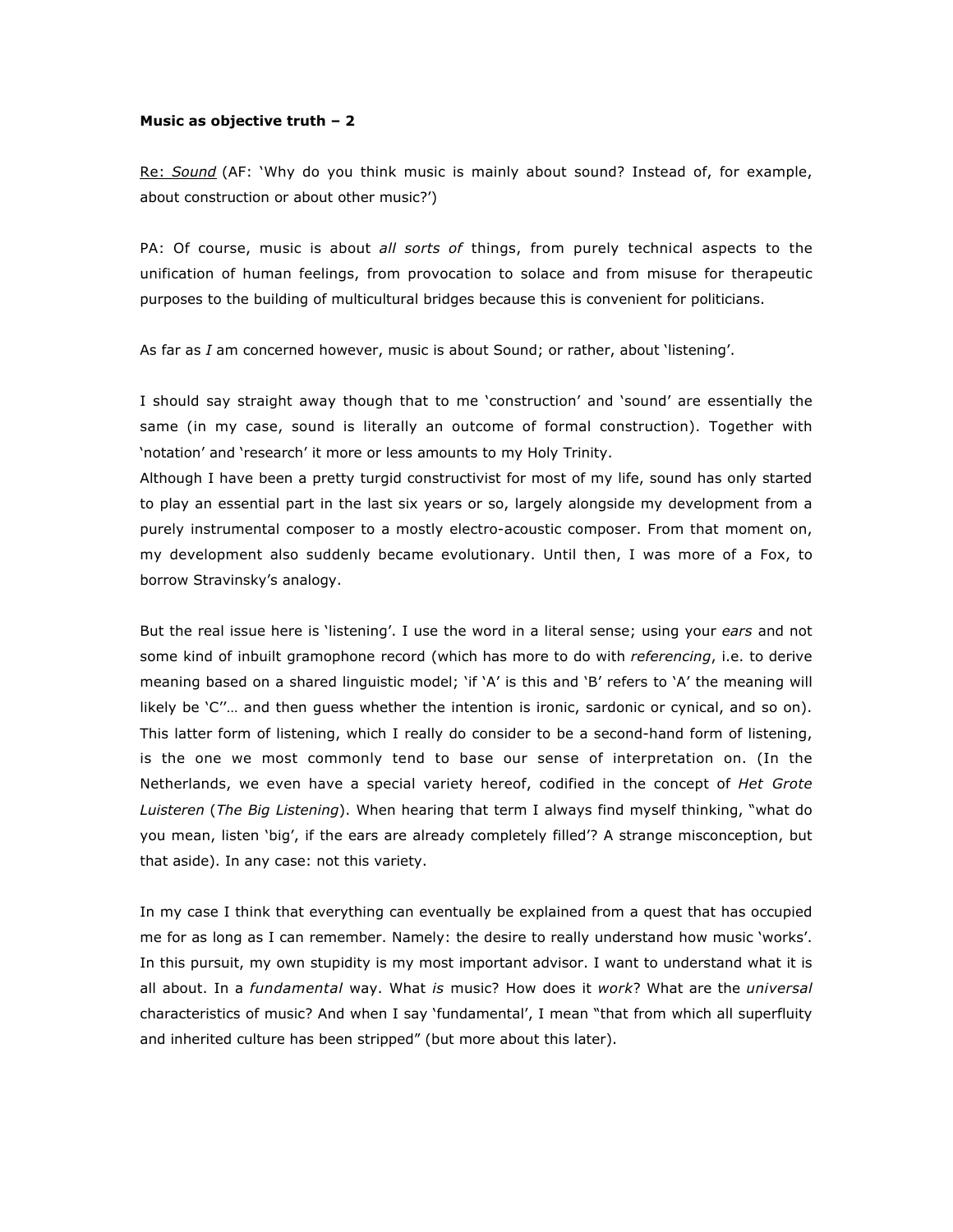At that 'fundamental level', not much remains I can tell you. But that which you *are* left with, is truly crucial. On top of this, a strange logic comes into play. As the scope appears to narrow, the potential increases exponentially. Suddenly, new and substantial riches open up. No sobriety or meagreness. At the basis, you find an infinite universe that is infinitely abundant.

Of course, one of those fundamental elements is *Sound*. The fact that music exists by the grace of vibration.<sup>1</sup> I am strongly convinced that at a certain level these vibrations affect people more deeply than all inherited 'language'. Not least because they automatically and without any constraints evoke a natural kind of beauty. It is one of the first things that speak to us. Once I finally found a way to turn 'sound' into a truly composable element, through the use of microtonality, there was no stopping the floodgates from opening. From that moment on sound was no longer 'orchestration', 'tone colour' or 'timbre' but the simple outcome of a very large number of infinitely small intervals.

Although in reality, these processes are not really that 'simple'.

 $\overline{a}$ 

Therefore it is at this level that the compositional argument really takes place. A level where, to my opinion, only 'free' ears really work.

<sup>1</sup> Incidentally, there remain still quite a few misconceptions regarding the definition of *Sound*, and what it actually means 'to compose with sound'. Misconceptions which sometimes lead to people being accredited as 'sound specialists' when they are in fact occupying themselves with forms of refined instrumentation. There is however a huge difference between 'composing with sound' – and the tradition it arises from – and the act of devising sophisticated instrumental combinations. Just as there is a fundamental difference between 'instrumentation' and 'orchestration' in purely instrumental music.

On a scale of increasing abstraction, the correct order in my opinion is as follows. *Instrumentation* (the distribution of *notes* over instruments, be it idiomatic or non-idiomatic) -> *orchestration* (the translation of *timbre* on to instruments; *essentially* non-idiomatic) -> *composing with sound* (composing with the *intrinsic characteristics* of sound, be they acoustics, micro-acoustics, or psycho-acoustics etc; almost by definition non-idiomatic, while not by definition instrumental; equally tied up with other parameters, such as *duration*). For me, this is also the correct hierarchy.

Obviously, I am not under the illusion that the above will solve everything once and for all, but there is no harm in trying.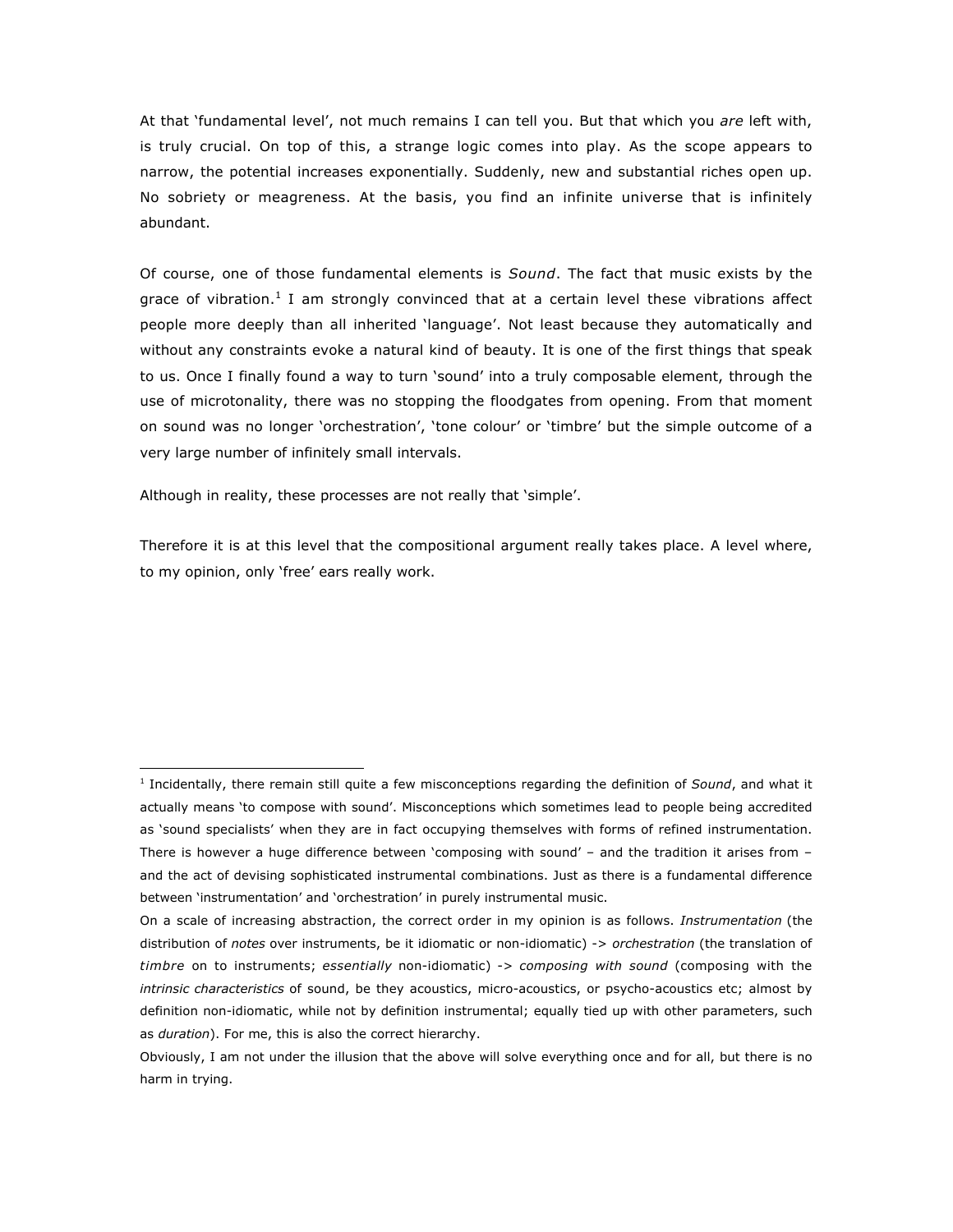### **Music as objective truth – 3**

Re: *Nature* (AF: 'what is the connection between sound and nature? Do you think nature is an absolute phenomenon? Or are you trying to be in accord with nature, in 'her manner of operation'?")

PA: Considering that I am someone who rarely if ever ventures into nature but prefers to work undisturbed in his study all day – albeit with a spacious garden on the other side of the ocean, something that is far harder to come by in the Netherlands – it may come as a surprise that nature plays such an important part in my work. Of course, that quote about being in accord with nature, 'in her manner of operation' stems from John Cage. A man who was very much 'in accord' with nature and frequently proved himself capable not just of coming up with the most remarkable music but also of making very meaningful statements. If he says something, it's time to prick up your ears.

In itself, the word 'nature' does not say much… unless it is juxtaposed with 'culture'. Only in that context does 'nature' acquire any real significance. One phenomenon is produced by humans, whereas the other is a product of, well, who exactly?

In essence I think it boils down to where you want to place your belief. As the term itself implies, 'culture' has a lot to do with cultivation. Although culture often appears to evolve organically, much also depends on agreements and understanding, plus – if you like – a whole list of bad habits. It is therefore not surprising that 'Culture' is closely associated with 'tradition'. A lot of the political turmoil taking place in the Netherlands these days basically revolves around the preservation of tradition, or 'culture'. Nothing wrong with that if the latter is really under threat. But what if this culture – or tradition, and feel free to transpose this to music – has been as good as dead for years?

Keep it alive artificially? Or change?

These types of questions never occur when talking about 'nature'.

Nature simply *is* what it *is* – there is no other option. Once you believe that 'sound' and the act of 'listening' are central to 'music' – and that music does not just revolve around some sort of comparative consumer report, based on a whole range of cultural agreements which have acquired the status of an unchallenged canon over a long period of time – 'nature' starts to make far more sense as a source of inspiration.

Culture is finite, yet nature is infinite. And in nature, you can find some of the profoundest mysteries imaginable.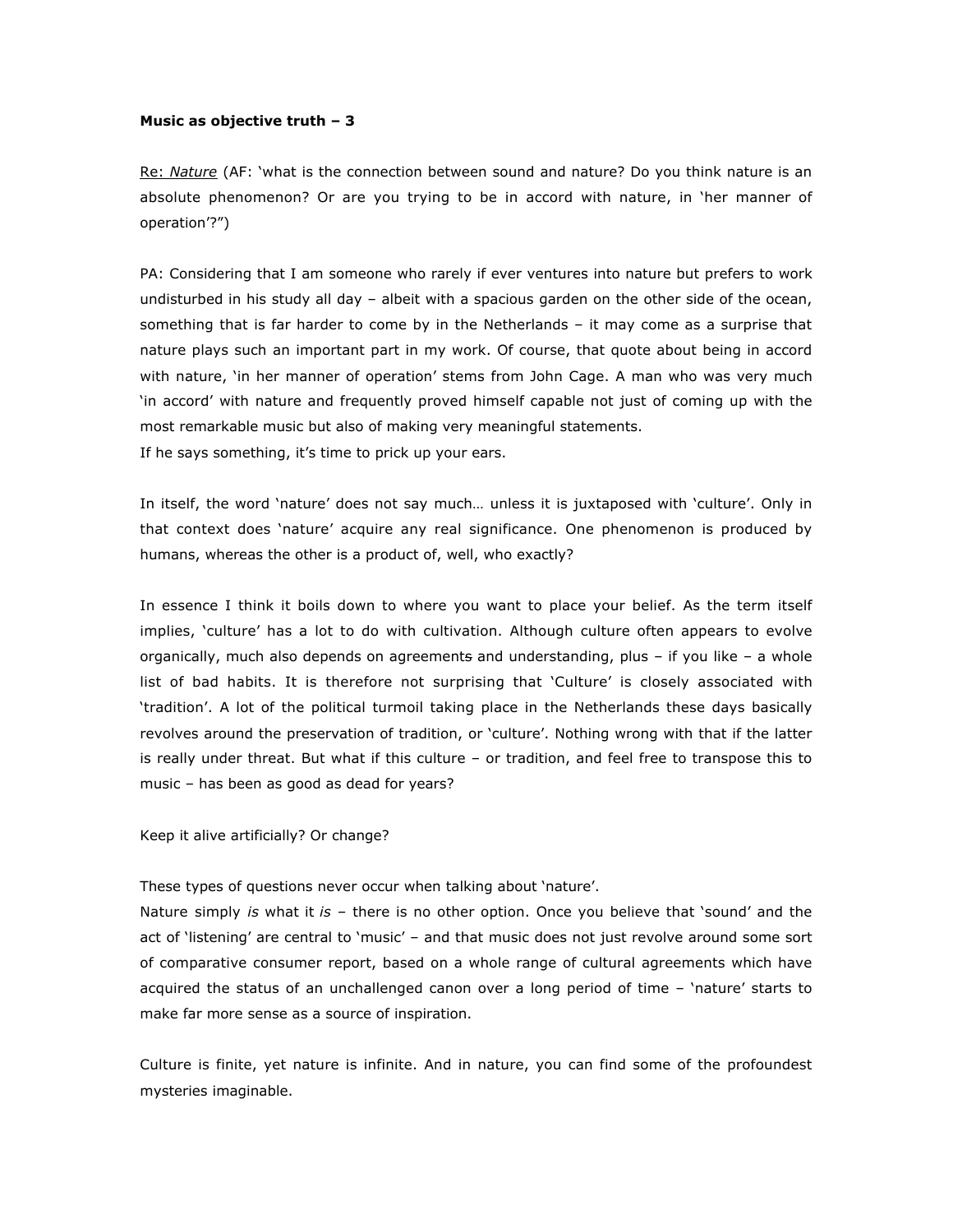### Also for Music.

Merely in my own specific field, the research of vibrations large and small, of the characteristics of sound waves or how different materials reflect upon each other the parallels are *literal*. Not just in a manner of speaking or as some kind of absolute symbol. 'Vibrations' are after all not a cultural event but a natural phenomenon. Sound itself – and I am not talking about orchestration, tone colour, or timbre – is also a natural phenomenon. Every truly organic form that exists, is: a natural phenomenon.

I could go on and on and on.

In the end though, the real point is that nature is devoid of 'culture', that its character is universal and therefore fully trustworthy. Nature will run its own course; it is the fountainhead, infinite in all respects. The mysteries of its 'operation' – its *literal* operation – are so intriguing and astonishing that for the time being nothing remains but to continue studying it!

# **Music as objective truth – 4**

Re: *Disappearance* (AF: 'Why not just depart for the North Pole armed with a microphone? Is a human being (artist) a 'medium' and should he subject his own imperfect ego as much as possible to that truth?")

PA: Well, I'm not *that* conceptual, Anthony, but I could have seen that question coming! To answer this properly I can only resort to the philosopher John Rawls' summary of the 'Aristotelian principle' as quoted in Chapter 18 of Charles Murray's *Human Accomplishment*, a book we both admire greatly:

*Other things being equal, human beings enjoy the exercise of their realized capacities (their innate or trained abilities), and this enjoyment increases the more the capacity is realized, or the greater its complexity.*

I absolutely agree with this, however little sympathy I may have for Aristotle for the rest.

What I recognize in this 'Principle' is the urge to master complex matters, whether ideological or technical. In this respect 'the challenge' itself also plays an important part. To randomly head for the North Pole and plant a microphone simply wouldn't satisfy my internal need for the making of a 'product'. Even though, from an ethical standpoint, I have to admit I do rate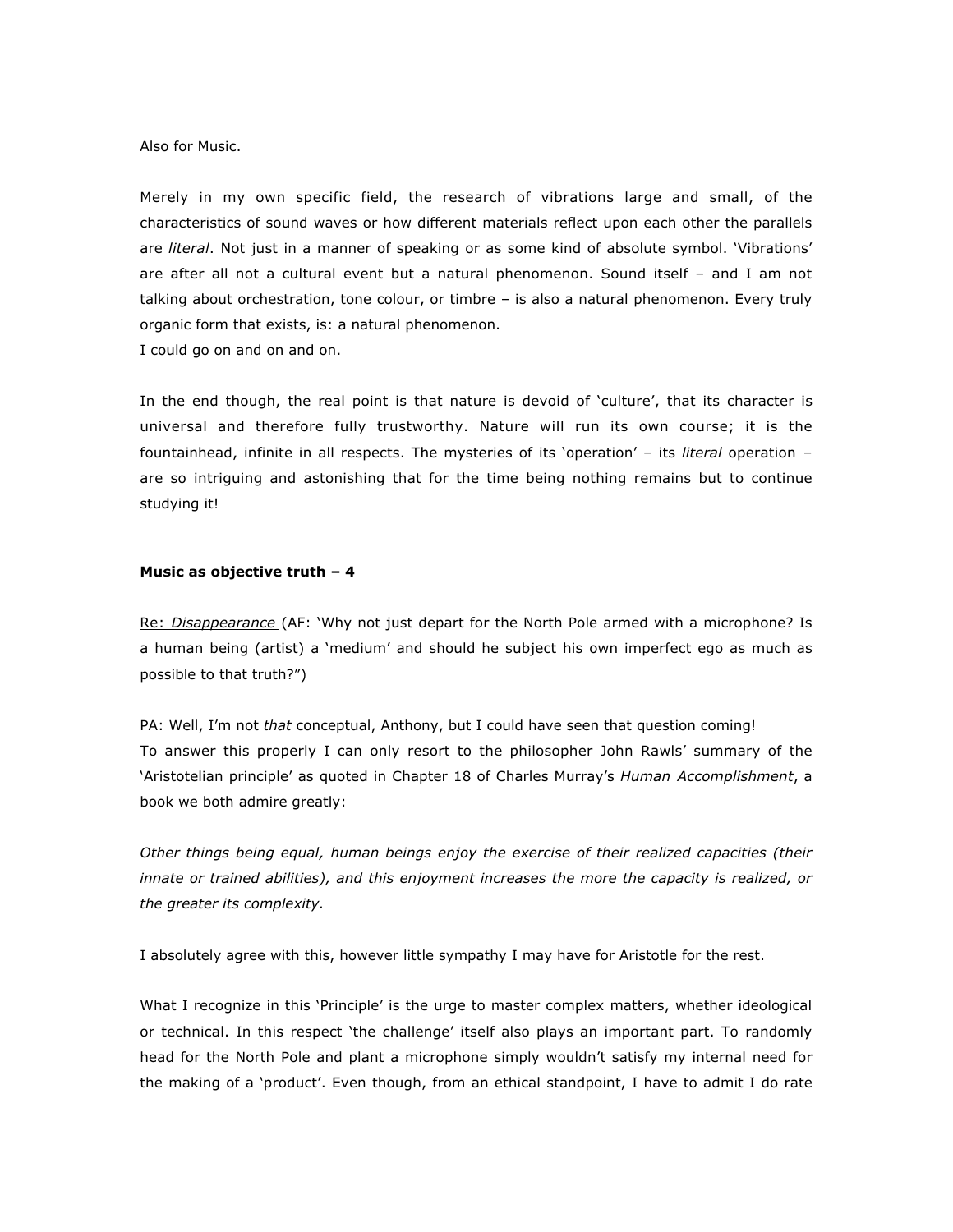the utterly egoless positioning of that microphone more highly than my own propensity to want to define everything in writing and on paper. I still see that as a childish predilection. But *noblesse oblige*: my own specific talent, linked to what is left of my professional sense of responsibility towards performing musicians requires that I capture these things on paper. Only then will I maybe start to believe that I am beginning to understand some things.

All in all, I think there's only one really fundamental choice when making Art. Either the product is about yourself, or it is a reflection of something else – from which you subsequently eliminate yourself. I think the latter is possible to achieve both by way of that aforementioned microphone as well as in a codified manner. Only to arrive eventually at that single brush stroke – prepared many thousands of hours in advance: the brush stroke that contains everything else (think of Sesshu).

Finally, that's all that really matters to me: music is part of something larger. Individual preferences, emotions, or the need to express should play no part in this. You get all of that for free anyway… no need to even think about it.

### **Music as objective truth – 5**

Re: *Responsibility* (AF: 'What is the artist's role/responsibility nowadays?')

PA: Oh boy, well…

Now that we may have concluded that simply planting a microphone on the North Pole will not really satisfy me – and perhaps some of the above may also have demonstrated that I do try to think things through as thoroughly as possible – I hope at least that the perception of my *own* 'role' as an artist is more-or-less ok!

But what *the* Role of the Artist is, is far less easy to say.

Not that I don't have certain ideas about it, mind you. Yet in the end, 'the role' is probably just as varied as there are different types of artists. And this probably applies equally to their sense of responsibility. One need hopefully only cast a glance in my scores to see that all is often neurotically - Ok with regard to my own sense of responsibility. But defining 'the role' is a good deal trickier.

Without drowning in grandiose theories on this subject – and *trust me*, these can be found in abundance – I could also simply refer to a letter I wrote to the editor of the Dutch national newspaper *de Volkskrant* that was published in the spring of 2010.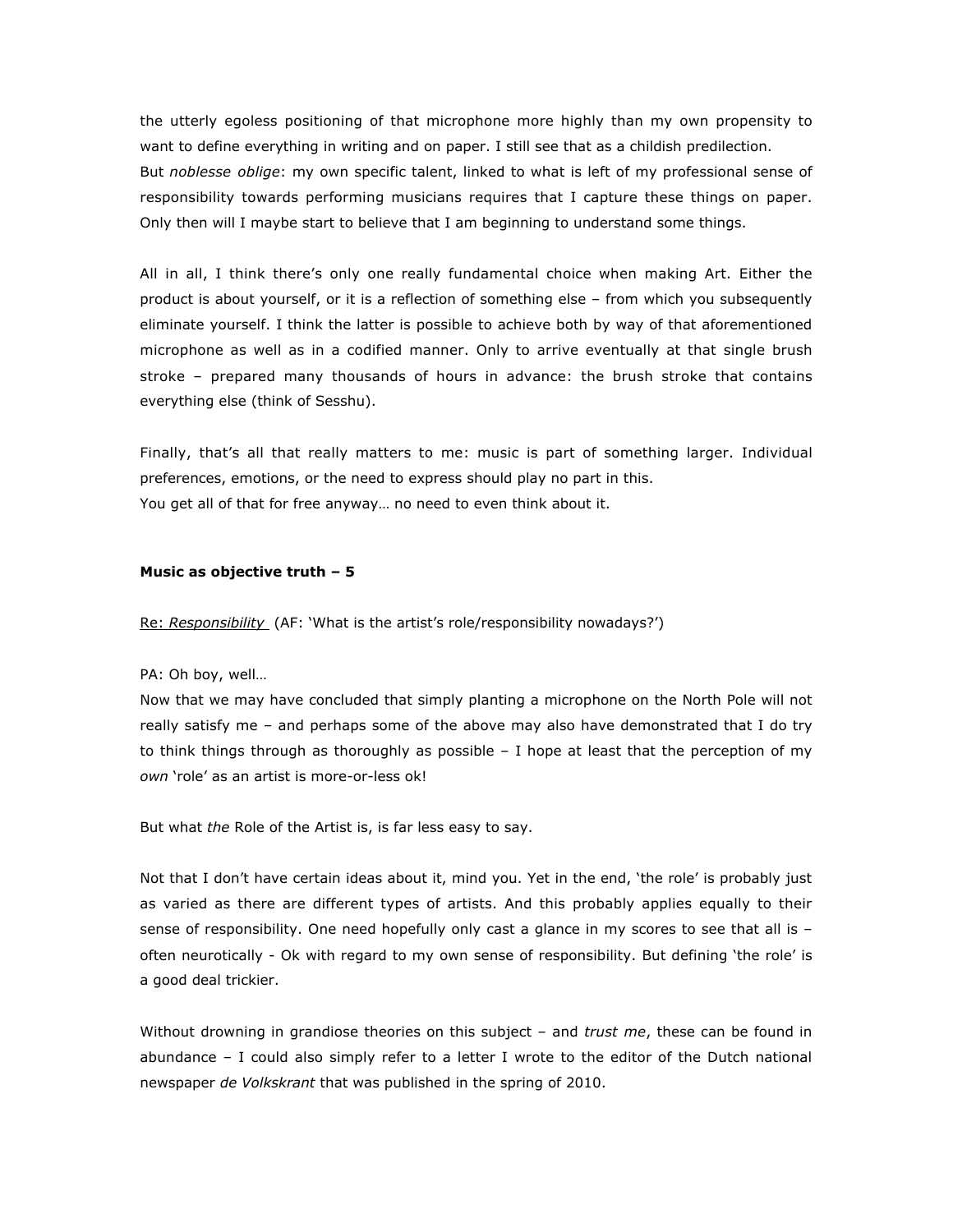"Challenged' to this by a pretty cogent article by a certain Mr. Fernhout under the heading *Why should art be subsidised?* I pursued to shine my well-meaning and clear light on this issue. Mr. Fernhout stated it was high time that artists took the trouble to explain the 'value' of their activities. Which was indeed an apt appeal; witness the quality of most 'art justifications'. They always seem concerned with matters of secondary importance.

My response was of the most integer and high-principled kind. I did not shrink from playing for the highest possible stakes.

Once sent, the letter was eventually published. Abundant signs of appreciation poured in from various colleagues. Subsequently, *de Volkskrant* put it on the Internet.

Well, then I had it coming…

Straight away, approximately 40 reactions came up. Including all told, one single expression of support, by 'a colleague' naturally ('lots of sympathy for the endeavour but it's '*pearls before swine*' – something along those lines) and a very interesting e-mail from an economist. As for the rest, I am ashamed for the Dutch People.

So, I think I will spare you my views on the 'role of the Artist'.

## **Music as objective truth – 6**

Re: *Art and Culture Politics* (AF: 'your pursuit of objective truth bears testimony to intense idealism. Imaginably, everyday life (society, politics, culture policy, policies pursued by grantgiving bodies) may well often be an albatross around your neck. To quote the Flemish poet Willem Elsschot ('The Marriage'): "Between dream and deed, laws get in the way and practical obstructions". (To what extent) is it possible for you as an artist to withdraw from quotidian reality?')

PA: Hmm, I will have to approach this subject with some caution I'm afraid, you never know who will be reading this!

It's certainly true that a yawning chasm exists between idealism and pragmatism, and that it is often hard to bridge this gap. Yet I feel that an artist can hardly afford to avoid playing a part in society as a whole. What you do is not just aimed at meeting your own needs but also at responding to what you feel society – or culture in general – is actually in need of. In any case, this is something *I* feel strongly.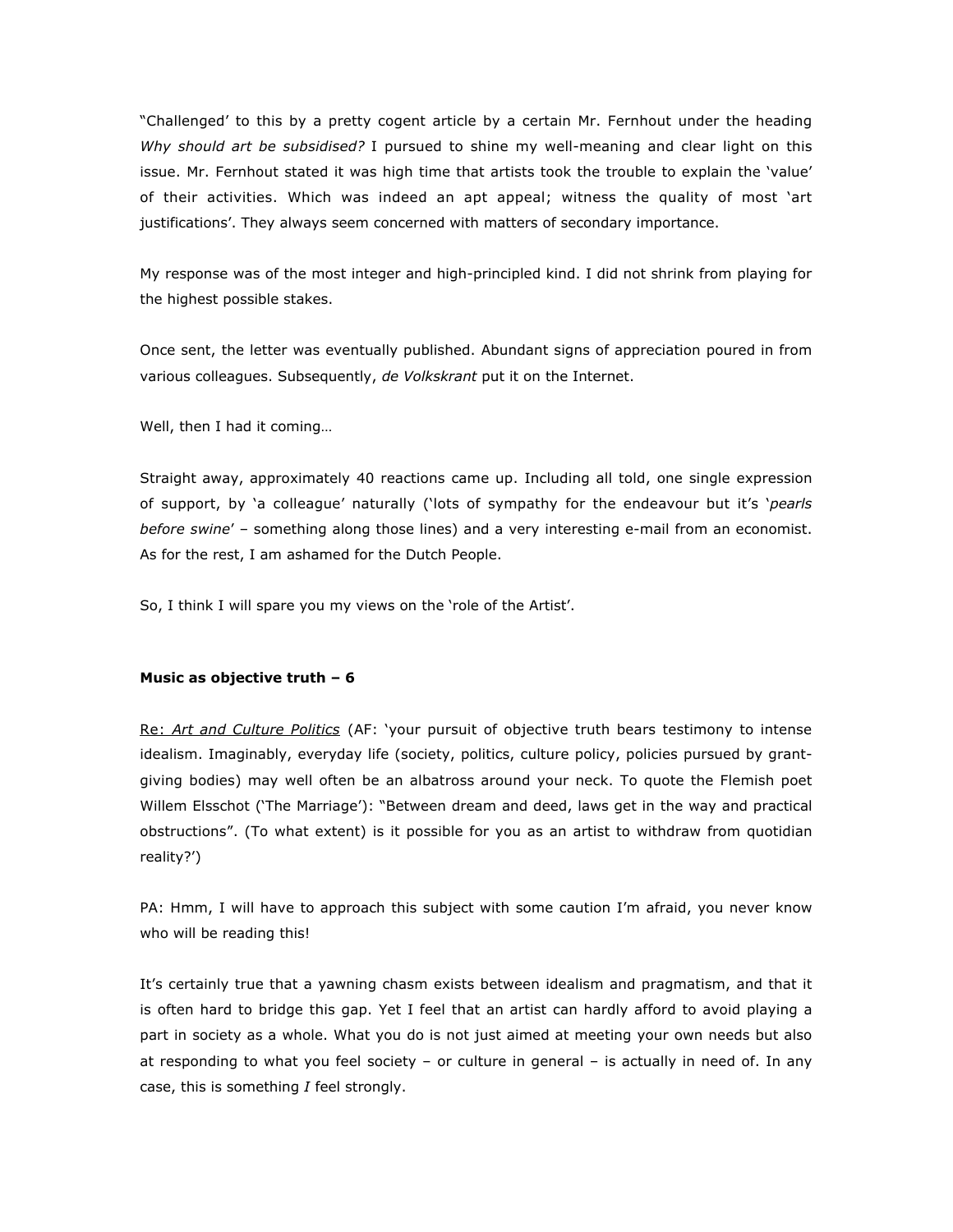This idea of 'what society needs' is of course an extremely arrogant tendency that is hard to explain, but even harder to resist. You think you can discern something. Consequently, you feel you are obliged to play a part in promoting this.

It is therefore not for nothing that I repeatedly say that what I do is subject to a mission. My initial impulse to compose barely seems geared anymore to satisfying some inner need. Rather, it *has to be done*, as far as I am concerned, in order to arrive at a cultural landscape I can really identify with.

As a composer and in the various other capacities we're often expected to fulfil (whether as a programmer, or active in cultural politics and other such organisations) I have therefore always tried to give meaning to this purpose: to advance a *specific* culture.

In practice this can of course often clash with existing or prevailing views on culture; sometimes it is hard to imagine a more tricky issue than the relationship between artists and prevailing culture politics. Especially when it comes down to matters of content. And all the more so once you realize how far-reaching the impact of cultural politics is on the essential content and freedom of the product itself (i.e. the actual music).

In the end, it is less the practical than the ideological obstacles that can sometimes make life difficult. But that's the way it really *should* be in a healthy, thriving culture.

A 'Healthy culture', I have learned, largely flourishes on the basis of two phenomena: diversity and rivalry (between ideas, I should add, not among silly stuff like 'style' or in the context of such empty vessels as 'pluriformity' – and with minimal centralisation as far as I'm concerned, which is a pretty tricky issue in the Netherlands just now). The moment that either of these is threatened is the time to get seriously worried.

To those in doubt of this proposition I recommend careful reading of the article *Why they hate the Jews* by Albert Einstein, written in 1938. Although the title is almost perverse to refer to as an analogy in this context, I have rarely read a more lucid description of the preconditions for a liveable culture. But truth tends to manifest itself in the extremes after all.

In this respect, at the moment of writing this we do seem to have arrived at a crisis period in Holland, as far as the arts are concerned. (Reading Peter Schat in the 1980s however one gets the impression that such crises are simply permanent, but never mind). Fortunately, in times like this, when the entire value of any kind of non-commercial endeavour is treated with contempt, enlightened figures sometimes emerge out of nowhere to help remind us of what is important. Such as Rob Riemen of the *Nexus Institute* in Tilburg for example. In his wonderful book *Nobility of Spirit. A forgotten ideal* he lucidly explains how dangerous culture relativism can be.